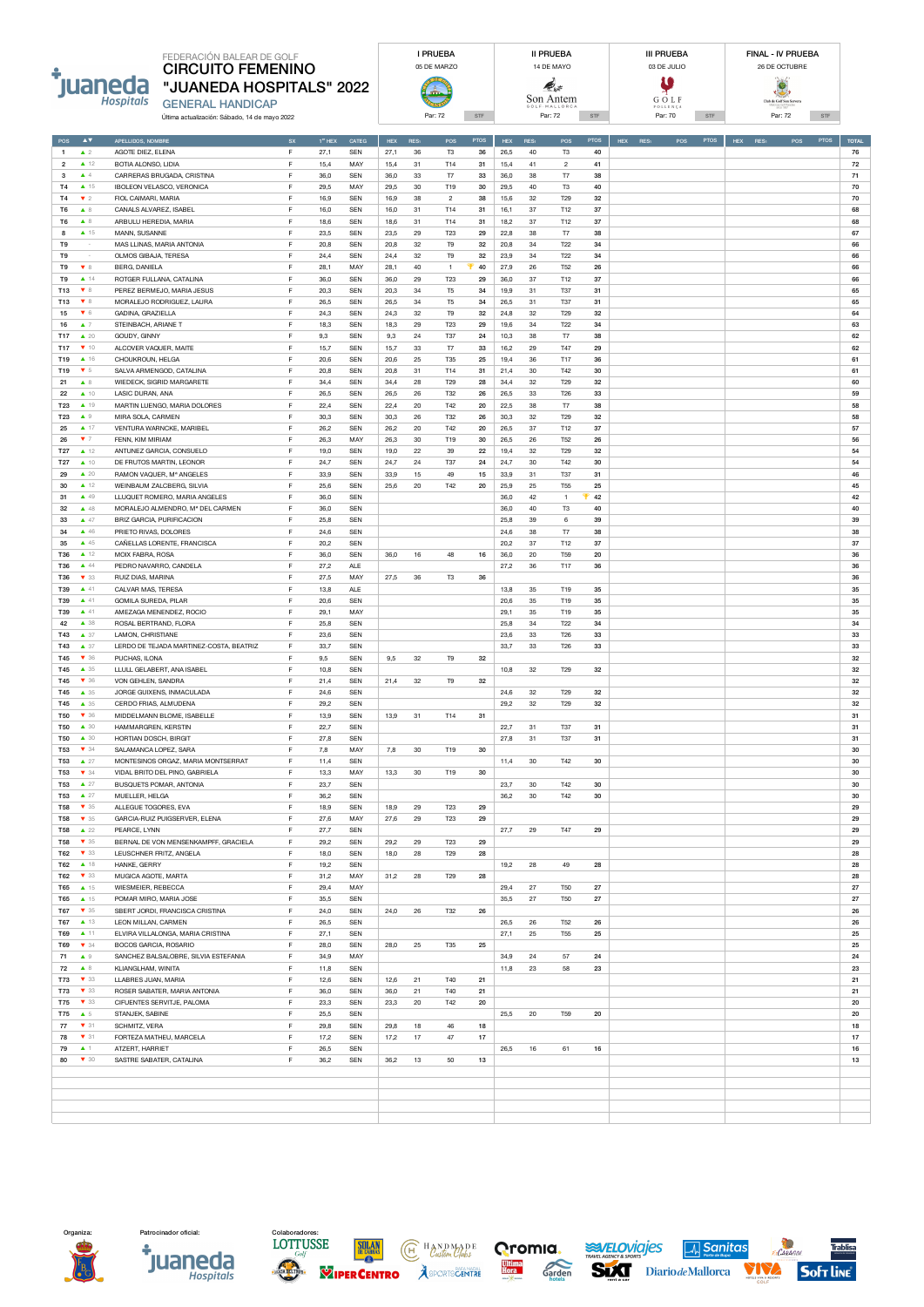

#### FEDERACIÓN BALEAR DE GOLF CIRCUITO FEMENINO "JUANEDA HOSPITALS" 2022 1ª CATEG. HANDICAP (hasta 18,4)

1 **CATL CATTAN DI CAT**T (Habita To<sub>1</sub>4)<br>Última actualización: Sábado, 14 de mayo 2022 Par: 72 Par: 72 Par: 72 Par: 72









|                                        |                                               |                                          |                   |                        |            |              |                  |                               |               |                        |                  |                               |                    |                             | POS PTOS |              |                    |                          |
|----------------------------------------|-----------------------------------------------|------------------------------------------|-------------------|------------------------|------------|--------------|------------------|-------------------------------|---------------|------------------------|------------------|-------------------------------|--------------------|-----------------------------|----------|--------------|--------------------|--------------------------|
|                                        | POS $\triangle$ $\blacktriangledown$          | APELLIDOS, NOMBRE<br>BOTIA ALONSO, LIDIA | sx<br>$\mathsf F$ | $1^{\prime\prime}$ HEX | CATEG      | HEX          | RES <sub>1</sub> | POS                           | PTOS          | $HEX$ RES <sub>1</sub> |                  | POS                           | <b>PTOS</b><br>T41 | $\text{HEX} = \text{RES}_1$ |          | $HEX = RES1$ | POS<br><b>PTOS</b> | <b>TOTAL</b>             |
| $\mathbf 1$<br>$\overline{\mathbf{2}}$ | $\blacktriangle$ 3<br>$\blacktriangledown$ 1. | FIOL CAIMARI, MARIA                      | F                 | 15,4<br>16,9           | MAY<br>SEN | 15,4<br>16,9 | $31\,$<br>38     | $\mathsf{T4}$<br>$\mathbf{1}$ | 31<br>Ŧ<br>38 | 15,4<br>15,6           | $41\,$<br>$32\,$ | $\mathbf{1}$<br>$\mathsf{T}5$ | 32                 |                             |          |              |                    | ${\bf 72}$<br>${\bf 70}$ |
| $\mathbf 3$                            | $\blacktriangle$ 1                            | CANALS ALVAREZ, ISABEL                   | $\mathsf F$       | 16,0                   | SEN        | 16,0         | $31\,$           | T4                            | 31            | 16,1                   | $37\,$           | $_{\rm 3}$                    | 37                 |                             |          |              |                    | 68                       |
| $\overline{4}$                         | $\blacktriangle$ 5                            | STEINBACH, ARIANE T                      | F                 | 18,3                   | SEN        | 18,3         | 29               | $\,9$                         | 29            | 19,6                   | 34               | $\overline{4}$                | 34                 |                             |          |              |                    | 63                       |
| T5                                     | $\blacktriangle$ 6                            | GOUDY, GINNY                             | F                 | 9,3                    | SEN        | 9,3          | 24               | $11$                          | ${\bf 24}$    | 10,3                   | $38\,$           | $\sqrt{2}$                    | 38                 |                             |          |              |                    | 62                       |
| T5                                     | $\blacktriangledown$ 3                        | ALCOVER VAQUER, MAITE                    | F                 | 15,7                   | SEN        | 15,7         | 33               | $\overline{2}$                | 33            | 16,2                   | 29               | $\bf{8}$                      | 29                 |                             |          |              |                    | 62                       |
| T7                                     | $\blacktriangledown$ 4                        | PUCHAS, ILONA                            | $\mathsf F$       | 9,5                    | SEN        | 9,5          | 32               | $_{\rm 3}$                    | 32            |                        |                  |                               |                    |                             |          |              |                    | $_{\rm 32}$              |
| T7                                     | $\blacktriangle$ 9                            | LLULL GELABERT, ANA ISABEL               | F                 | 10,8                   | SEN        |              |                  |                               |               | 10,8                   | $32\,$           | T <sub>5</sub>                | 32                 |                             |          |              |                    | 32                       |
| $\boldsymbol{9}$                       | $\blacktriangledown$ 5                        | MIDDELMANN BLOME, ISABELLE               | $\mathsf F$       | 13,9                   | SEN        | 13,9         | 31               | T4                            | 31            |                        |                  |                               |                    |                             |          |              |                    | 31                       |
| T10                                    | $\blacktriangledown$ 3                        | SALAMANCA LOPEZ, SARA                    | $\mathsf F$       | 7,8                    | MAY        | 7,8          | $30\,$           | $\mathsf{T}7$                 | 30            |                        |                  |                               |                    |                             |          |              |                    | $30\,$                   |
| T10                                    | $\triangle$ 6                                 | MONTESINOS ORGAZ, MARIA MONTSERRAT       | $\mathsf F$       | 11,4                   | SEN        |              |                  |                               |               | 11,4                   | $30\,$           | $\overline{7}$                | 30                 |                             |          |              |                    | $30\,$                   |
| T10                                    | $\blacktriangledown$ 3                        | VIDAL BRITO DEL PINO, GABRIELA           | $\mathsf F$       | 13,3                   | MAY        | 13,3         | 30               | $\mathsf{T}7$                 | 30            |                        |                  |                               |                    |                             |          |              |                    | $30\,$                   |
| $13\,$                                 | $\blacktriangledown$ 3                        | LEUSCHNER FRITZ, ANGELA                  | F                 | 18,0                   | SEN        | 18,0         | ${\bf 28}$       | $10\,$                        | ${\bf 28}$    |                        |                  |                               |                    |                             |          |              |                    | ${\bf 28}$               |
| $\bf 14$                               | $\blacktriangle$ 2                            | KLIANGLHAM, WINITA                       | $\mathsf F$       | 11,8                   | SEN        |              |                  |                               |               | 11,8                   | $23\,$           | $9\,$                         | 23                 |                             |          |              |                    | ${\bf 23}$               |
| ${\bf 15}$                             | $\blacktriangledown$ 3                        | LLABRES JUAN, MARIA                      | F                 | 12,6                   | SEN        | 12,6         | 21               | 12                            | 21            |                        |                  |                               |                    |                             |          |              |                    | $\bf 21$                 |
| 16                                     | $\blacktriangledown$ 3                        | FORTEZA MATHEU, MARCELA                  | F.                | 17,2                   | SEN        | 17,2         | $17\,$           | 13                            | $17\,$        |                        |                  |                               |                    |                             |          |              |                    | $\bf 17$                 |
|                                        |                                               |                                          |                   |                        |            |              |                  |                               |               |                        |                  |                               |                    |                             |          |              |                    |                          |
|                                        |                                               |                                          |                   |                        |            |              |                  |                               |               |                        |                  |                               |                    |                             |          |              |                    |                          |
|                                        |                                               |                                          |                   |                        |            |              |                  |                               |               |                        |                  |                               |                    |                             |          |              |                    |                          |
|                                        |                                               |                                          |                   |                        |            |              |                  |                               |               |                        |                  |                               |                    |                             |          |              |                    |                          |
|                                        |                                               |                                          |                   |                        |            |              |                  |                               |               |                        |                  |                               |                    |                             |          |              |                    |                          |
|                                        |                                               |                                          |                   |                        |            |              |                  |                               |               |                        |                  |                               |                    |                             |          |              |                    |                          |
|                                        |                                               |                                          |                   |                        |            |              |                  |                               |               |                        |                  |                               |                    |                             |          |              |                    |                          |
|                                        |                                               |                                          |                   |                        |            |              |                  |                               |               |                        |                  |                               |                    |                             |          |              |                    |                          |
|                                        |                                               |                                          |                   |                        |            |              |                  |                               |               |                        |                  |                               |                    |                             |          |              |                    |                          |
|                                        |                                               |                                          |                   |                        |            |              |                  |                               |               |                        |                  |                               |                    |                             |          |              |                    |                          |
|                                        |                                               |                                          |                   |                        |            |              |                  |                               |               |                        |                  |                               |                    |                             |          |              |                    |                          |
|                                        |                                               |                                          |                   |                        |            |              |                  |                               |               |                        |                  |                               |                    |                             |          |              |                    |                          |
|                                        |                                               |                                          |                   |                        |            |              |                  |                               |               |                        |                  |                               |                    |                             |          |              |                    |                          |
|                                        |                                               |                                          |                   |                        |            |              |                  |                               |               |                        |                  |                               |                    |                             |          |              |                    |                          |
|                                        |                                               |                                          |                   |                        |            |              |                  |                               |               |                        |                  |                               |                    |                             |          |              |                    |                          |
|                                        |                                               |                                          |                   |                        |            |              |                  |                               |               |                        |                  |                               |                    |                             |          |              |                    |                          |
|                                        |                                               |                                          |                   |                        |            |              |                  |                               |               |                        |                  |                               |                    |                             |          |              |                    |                          |
|                                        |                                               |                                          |                   |                        |            |              |                  |                               |               |                        |                  |                               |                    |                             |          |              |                    |                          |
|                                        |                                               |                                          |                   |                        |            |              |                  |                               |               |                        |                  |                               |                    |                             |          |              |                    |                          |
|                                        |                                               |                                          |                   |                        |            |              |                  |                               |               |                        |                  |                               |                    |                             |          |              |                    |                          |
|                                        |                                               |                                          |                   |                        |            |              |                  |                               |               |                        |                  |                               |                    |                             |          |              |                    |                          |
|                                        |                                               |                                          |                   |                        |            |              |                  |                               |               |                        |                  |                               |                    |                             |          |              |                    |                          |
|                                        |                                               |                                          |                   |                        |            |              |                  |                               |               |                        |                  |                               |                    |                             |          |              |                    |                          |
|                                        |                                               |                                          |                   |                        |            |              |                  |                               |               |                        |                  |                               |                    |                             |          |              |                    |                          |
|                                        |                                               |                                          |                   |                        |            |              |                  |                               |               |                        |                  |                               |                    |                             |          |              |                    |                          |
|                                        |                                               |                                          |                   |                        |            |              |                  |                               |               |                        |                  |                               |                    |                             |          |              |                    |                          |
|                                        |                                               |                                          |                   |                        |            |              |                  |                               |               |                        |                  |                               |                    |                             |          |              |                    |                          |
|                                        |                                               |                                          |                   |                        |            |              |                  |                               |               |                        |                  |                               |                    |                             |          |              |                    |                          |
|                                        |                                               |                                          |                   |                        |            |              |                  |                               |               |                        |                  |                               |                    |                             |          |              |                    |                          |
|                                        |                                               |                                          |                   |                        |            |              |                  |                               |               |                        |                  |                               |                    |                             |          |              |                    |                          |
|                                        |                                               |                                          |                   |                        |            |              |                  |                               |               |                        |                  |                               |                    |                             |          |              |                    |                          |
|                                        |                                               |                                          |                   |                        |            |              |                  |                               |               |                        |                  |                               |                    |                             |          |              |                    |                          |
|                                        |                                               |                                          |                   |                        |            |              |                  |                               |               |                        |                  |                               |                    |                             |          |              |                    |                          |
|                                        |                                               |                                          |                   |                        |            |              |                  |                               |               |                        |                  |                               |                    |                             |          |              |                    |                          |
|                                        |                                               |                                          |                   |                        |            |              |                  |                               |               |                        |                  |                               |                    |                             |          |              |                    |                          |
|                                        |                                               |                                          |                   |                        |            |              |                  |                               |               |                        |                  |                               |                    |                             |          |              |                    |                          |
|                                        |                                               |                                          |                   |                        |            |              |                  |                               |               |                        |                  |                               |                    |                             |          |              |                    |                          |
|                                        |                                               |                                          |                   |                        |            |              |                  |                               |               |                        |                  |                               |                    |                             |          |              |                    |                          |
|                                        |                                               |                                          |                   |                        |            |              |                  |                               |               |                        |                  |                               |                    |                             |          |              |                    |                          |
|                                        |                                               |                                          |                   |                        |            |              |                  |                               |               |                        |                  |                               |                    |                             |          |              |                    |                          |
|                                        |                                               |                                          |                   |                        |            |              |                  |                               |               |                        |                  |                               |                    |                             |          |              |                    |                          |
|                                        |                                               |                                          |                   |                        |            |              |                  |                               |               |                        |                  |                               |                    |                             |          |              |                    |                          |
|                                        |                                               |                                          |                   |                        |            |              |                  |                               |               |                        |                  |                               |                    |                             |          |              |                    |                          |
|                                        |                                               |                                          |                   |                        |            |              |                  |                               |               |                        |                  |                               |                    |                             |          |              |                    |                          |
|                                        |                                               |                                          |                   |                        |            |              |                  |                               |               |                        |                  |                               |                    |                             |          |              |                    |                          |
|                                        |                                               |                                          |                   |                        |            |              |                  |                               |               |                        |                  |                               |                    |                             |          |              |                    |                          |
|                                        |                                               |                                          |                   |                        |            |              |                  |                               |               |                        |                  |                               |                    |                             |          |              |                    |                          |
|                                        |                                               |                                          |                   |                        |            |              |                  |                               |               |                        |                  |                               |                    |                             |          |              |                    |                          |
|                                        |                                               |                                          |                   |                        |            |              |                  |                               |               |                        |                  |                               |                    |                             |          |              |                    |                          |
|                                        |                                               |                                          |                   |                        |            |              |                  |                               |               |                        |                  |                               |                    |                             |          |              |                    |                          |
|                                        |                                               |                                          |                   |                        |            |              |                  |                               |               |                        |                  |                               |                    |                             |          |              |                    |                          |
|                                        |                                               |                                          |                   |                        |            |              |                  |                               |               |                        |                  |                               |                    |                             |          |              |                    |                          |
|                                        |                                               |                                          |                   |                        |            |              |                  |                               |               |                        |                  |                               |                    |                             |          |              |                    |                          |
|                                        |                                               |                                          |                   |                        |            |              |                  |                               |               |                        |                  |                               |                    |                             |          |              |                    |                          |
|                                        |                                               |                                          |                   |                        |            |              |                  |                               |               |                        |                  |                               |                    |                             |          |              |                    |                          |
|                                        |                                               |                                          |                   |                        |            |              |                  |                               |               |                        |                  |                               |                    |                             |          |              |                    |                          |
|                                        |                                               |                                          |                   |                        |            |              |                  |                               |               |                        |                  |                               |                    |                             |          |              |                    |                          |
|                                        |                                               |                                          |                   |                        |            |              |                  |                               |               |                        |                  |                               |                    |                             |          |              |                    |                          |
|                                        |                                               |                                          |                   |                        |            |              |                  |                               |               |                        |                  |                               |                    |                             |          |              |                    |                          |
|                                        |                                               |                                          |                   |                        |            |              |                  |                               |               |                        |                  |                               |                    |                             |          |              |                    |                          |
|                                        |                                               |                                          |                   |                        |            |              |                  |                               |               |                        |                  |                               |                    |                             |          |              |                    |                          |
|                                        |                                               |                                          |                   |                        |            |              |                  |                               |               |                        |                  |                               |                    |                             |          |              |                    |                          |
|                                        |                                               |                                          |                   |                        |            |              |                  |                               |               |                        |                  |                               |                    |                             |          |              |                    |                          |
|                                        |                                               |                                          |                   |                        |            |              |                  |                               |               |                        |                  |                               |                    |                             |          |              |                    |                          |
|                                        |                                               |                                          |                   |                        |            |              |                  |                               |               |                        |                  |                               |                    |                             |          |              |                    |                          |
|                                        |                                               |                                          |                   |                        |            |              |                  |                               |               |                        |                  |                               |                    |                             |          |              |                    |                          |













**Trablisa**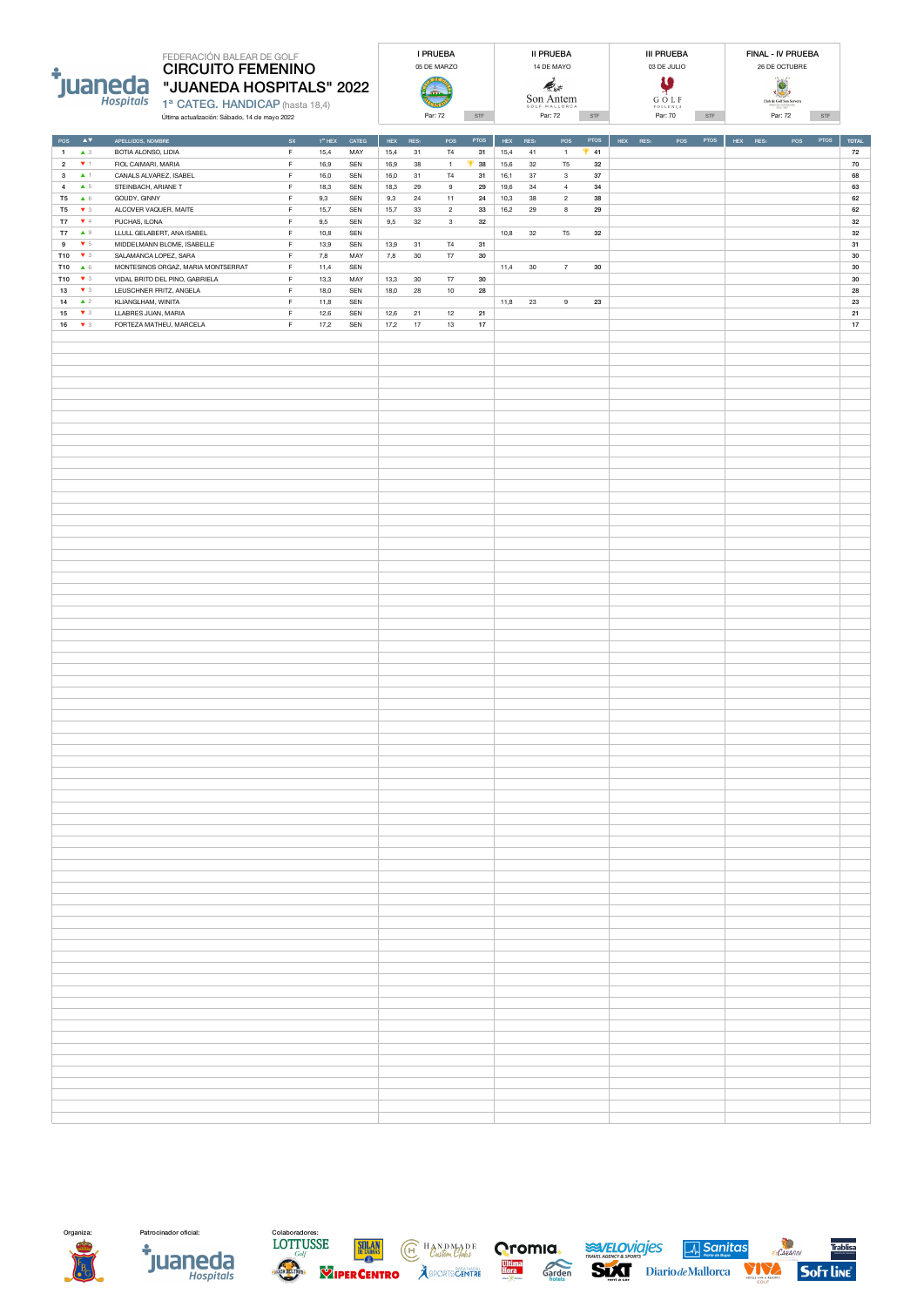

#### FEDERACIÓN BALEAR DE GOLF CIRCUITO FEMENINO "JUANEDA HOSPITALS" 2022 2<sup>ª</sup> CATEG. HANDICAP (de 18,5 a 26,4)

Última actualización: Sábado, 14 de mayo 2022









| POS<br>$\mathbf{A}\mathbf{V}$        | APELLIDOS, NOMBRE               | ${\sf sx}$  | $1^{\rm cr}$ HEX | CATEG | HEX  | RES <sub>1</sub> | POS            | PTOS           |      | $HEX$ RES <sub>1</sub> | POS              | <b>PTOS</b> | $HEX$ RES <sub>1</sub> | <b>PTOS</b><br>POS | $HEX$ RES <sub>1</sub> | <b>PTOS</b><br>POS | <b>TOTAL</b> |
|--------------------------------------|---------------------------------|-------------|------------------|-------|------|------------------|----------------|----------------|------|------------------------|------------------|-------------|------------------------|--------------------|------------------------|--------------------|--------------|
| $\blacktriangle$ 5<br>$\mathbf{1}$   | ARBULU HEREDIA, MARIA           | F           | 18,6             | SEN   | 18,6 | 31               | T <sub>6</sub> | 31             | 18,2 | 37                     | T <sub>5</sub>   | 37          |                        |                    |                        |                    | 68           |
| $\overline{2}$<br>$\blacktriangle$ 7 | MANN, SUSANNE                   | $\mathsf F$ | 23,5             | SEN   | 23,5 | 29               | T9             | 29             | 22,8 | $38\,$                 | $\mathsf{T}2$    | 38          |                        |                    |                        |                    | 67           |
| $\Psi$ 1<br>T3                       | MAS LLINAS, MARIA ANTONIA       | $\mathsf F$ | 20,8             | SEN   | 20,8 | 32               | T2             | $32\,$         | 20,8 | $34\,$                 | T10              | $34\,$      |                        |                    |                        |                    | 66           |
| T3<br>71                             | OLMOS GIBAJA, TERESA            | F           | 24,4             | SEN   | 24,4 | 32               | T2             | $32\,$         | 23,9 | $34\,$                 | T10              | $34\,$      |                        |                    |                        |                    | 66           |
| $\Psi$ 4<br>$\,$ 5 $\,$              | PEREZ BERMEJO, MARIA JESUS      | F           | 20,3             | SEN   | 20,3 | 34               | $\,$ 1 $\,$    | $4^{\circ}$ 34 | 19,9 | 31                     | T17              | 31          |                        |                    |                        |                    | 65           |
| $\Psi$ 4<br>$\,$ 6 $\,$              | GADINA, GRAZIELLA               | $\mathsf F$ | 24,3             | SEN   | 24,3 | $32\,$           | T <sub>2</sub> | $32\,$         | 24,8 | 32                     | T14              | 32          |                        |                    |                        |                    | 64           |
| $\mathsf{T}7$<br>$\triangle$ 5       | CHOUKROUN, HELGA                | F           | 20,6             | SEN   | 20,6 | $\bf 25$         | $12 \,$        | $25\,$         | 19,4 | $36\,$                 | 8                | $36\,$      |                        |                    |                        |                    | 61           |
| T7<br>T                              | SALVA ARMENGOD, CATALINA        | $\mathsf F$ | 20,8             | SEN   | 20,8 | 31               | ${\tt T6}$     | 31             | 21,4 | 30                     | T19              | $30\,$      |                        |                    |                        |                    | 61           |
| 9<br>$\triangle$ 6                   | MARTIN LUENGO, MARIA DOLORES    | $\mathsf F$ | 22,4             | SEN   | 22,4 | 20               | T15            | 20             | 22,5 | $_{38}$                | $\mathsf{T}2$    | $38\,$      |                        |                    |                        |                    | 58           |
| $\triangle$ 5<br>10                  | VENTURA WARNCKE, MARIBEL        | $\mathsf F$ | 26,2             | SEN   | 26,2 | 20               | T15            | $20\,$         | 26,5 | $37\,$                 | T <sub>5</sub>   | $37\,$      |                        |                    |                        |                    | 57           |
| $\blacktriangledown$ 3<br>11         | FENN, KIM MIRIAM                | F           | 26,3             | MAY   | 26,3 | $30\,$           | 8              | $30\,$         | 26,5 | 26                     | $23\,$           | 26          |                        |                    |                        |                    | 56           |
| T12<br>$\triangle$ 2                 | ANTUNEZ GARCIA, CONSUELO        | $\mathsf F$ |                  |       | 19,0 | 22               |                | $22\,$         | 19,4 | 32                     | T14              | $32\,$      |                        |                    |                        |                    | 54           |
|                                      |                                 |             | 19,0             | SEN   |      |                  | 14             |                |      |                        |                  |             |                        |                    |                        |                    |              |
| T12<br>$\blacktriangle$ 1            | DE FRUTOS MARTIN, LEONOR        | $\mathsf F$ | 24,7             | SEN   | 24,7 | 24               | 13             | ${\bf 24}$     | 24,7 | 30                     | T19              | 30          |                        |                    |                        |                    | 54           |
| 14<br>$\blacktriangle$ 1             | WEINBAUM ZALCBERG, SILVIA       | $\mathsf F$ | 25,6             | SEN   | 25,6 | 20               | T15            | 20             | 25,9 | 25                     | 24               | 25          |                        |                    |                        |                    | 45           |
| 15<br>$\blacktriangle$ 13            | BRIZ GARCIA, PURIFICACION       | $\mathsf F$ | 25,8             | SEN   |      |                  |                |                | 25,8 | 39                     | 1                | 39          |                        |                    |                        |                    | 39           |
| 16<br>$\blacktriangle$ 12            | PRIETO RIVAS, DOLORES           | $\mathsf F$ | 24,6             | SEN   |      |                  |                |                | 24,6 | 38                     | T2               | 38          |                        |                    |                        |                    | 38           |
| $17$<br>$\blacktriangle$ 11          | CAÑELLAS LORENTE, FRANCISCA     | F           | 20,2             | SEN   |      |                  |                |                | 20,2 | $37\,$                 | T <sub>5</sub>   | $37\,$      |                        |                    |                        |                    | 37           |
| 18<br>$\triangle$ 10                 | GOMILA SUREDA, PILAR            | $\mathsf F$ | 20,6             | SEN   |      |                  |                |                | 20,6 | $35\,$                 | $\boldsymbol{9}$ | 35          |                        |                    |                        |                    | 35           |
| 19<br>$\blacktriangle$ 9             | ROSAL BERTRAND, FLORA           | $\mathsf F$ | 25,8             | SEN   |      |                  |                |                | 25,8 | $34\,$                 | T10              | 34          |                        |                    |                        |                    | $34\,$       |
| $20\,$<br>$\blacktriangle$ 8         | LAMON, CHRISTIANE               | $\mathsf F$ | 23,6             | SEN   |      |                  |                |                | 23,6 | $33\,$                 | 13               | 33          |                        |                    |                        |                    | 33           |
| 719<br>T21                           | VON GEHLEN, SANDRA              | $\mathsf F$ | 21,4             | SEN   | 21,4 | $32\,$           | T2             | $_{\rm 32}$    |      |                        |                  |             |                        |                    |                        |                    | $_{\rm 32}$  |
|                                      |                                 |             |                  |       |      |                  |                |                |      |                        |                  |             |                        |                    |                        |                    |              |
| $\blacktriangle$ 7<br>T21            | JORGE GUIXENS, INMACULADA       | $\mathsf F$ | 24,6             | SEN   |      |                  |                |                | 24,6 | $32\,$                 | T14              | 32          |                        |                    |                        |                    | $_{\rm 32}$  |
| $\triangle$ 5<br>23                  | HAMMARGREN, KERSTIN             | $\mathsf F$ | 22,7             | SEN   |      |                  |                |                | 22,7 | 31                     | T17              | 31          |                        |                    |                        |                    | $31\,$       |
| $\blacktriangle$ 4<br>${\bf 24}$     | BUSQUETS POMAR, ANTONIA         | $\mathsf F$ | 23,7             | SEN   |      |                  |                |                | 23,7 | $30\,$                 | T19              | $30\,$      |                        |                    |                        |                    | 30           |
| 25<br>7 16                           | ALLEGUE TOGORES, EVA            | $\mathsf F$ | 18,9             | SEN   | 18,9 | 29               | T9             | 29             |      |                        |                  |             |                        |                    |                        |                    | 29           |
| $\triangle$ 2<br>26                  | HANKE, GERRY                    | F           | 19,2             | SEN   |      |                  |                |                | 19,2 | 28                     | $22\,$           | 28          |                        |                    |                        |                    | 28           |
| 76<br>27                             | SBERT JORDI, FRANCISCA CRISTINA | $\mathsf F$ | 24,0             | SEN   | 24,0 | 26               | 11             | 26             |      |                        |                  |             |                        |                    |                        |                    | 26           |
| 713<br><b>T28</b>                    | CIFUENTES SERVITJE, PALOMA      | $\mathsf F$ | 23,3             | SEN   | 23,3 | 20               | T15            | $20\,$         |      |                        |                  |             |                        |                    |                        |                    | 20           |
| <b>T28</b><br>$\sim$                 | STANJEK, SABINE                 | F           | 25,5             | SEN   |      |                  |                |                | 25,5 | 20                     | 25               | 20          |                        |                    |                        |                    | 20           |
|                                      |                                 |             |                  |       |      |                  |                |                |      |                        |                  |             |                        |                    |                        |                    |              |
|                                      |                                 |             |                  |       |      |                  |                |                |      |                        |                  |             |                        |                    |                        |                    |              |
|                                      |                                 |             |                  |       |      |                  |                |                |      |                        |                  |             |                        |                    |                        |                    |              |
|                                      |                                 |             |                  |       |      |                  |                |                |      |                        |                  |             |                        |                    |                        |                    |              |
|                                      |                                 |             |                  |       |      |                  |                |                |      |                        |                  |             |                        |                    |                        |                    |              |
|                                      |                                 |             |                  |       |      |                  |                |                |      |                        |                  |             |                        |                    |                        |                    |              |
|                                      |                                 |             |                  |       |      |                  |                |                |      |                        |                  |             |                        |                    |                        |                    |              |
|                                      |                                 |             |                  |       |      |                  |                |                |      |                        |                  |             |                        |                    |                        |                    |              |
|                                      |                                 |             |                  |       |      |                  |                |                |      |                        |                  |             |                        |                    |                        |                    |              |
|                                      |                                 |             |                  |       |      |                  |                |                |      |                        |                  |             |                        |                    |                        |                    |              |
|                                      |                                 |             |                  |       |      |                  |                |                |      |                        |                  |             |                        |                    |                        |                    |              |
|                                      |                                 |             |                  |       |      |                  |                |                |      |                        |                  |             |                        |                    |                        |                    |              |
|                                      |                                 |             |                  |       |      |                  |                |                |      |                        |                  |             |                        |                    |                        |                    |              |
|                                      |                                 |             |                  |       |      |                  |                |                |      |                        |                  |             |                        |                    |                        |                    |              |
|                                      |                                 |             |                  |       |      |                  |                |                |      |                        |                  |             |                        |                    |                        |                    |              |
|                                      |                                 |             |                  |       |      |                  |                |                |      |                        |                  |             |                        |                    |                        |                    |              |
|                                      |                                 |             |                  |       |      |                  |                |                |      |                        |                  |             |                        |                    |                        |                    |              |
|                                      |                                 |             |                  |       |      |                  |                |                |      |                        |                  |             |                        |                    |                        |                    |              |
|                                      |                                 |             |                  |       |      |                  |                |                |      |                        |                  |             |                        |                    |                        |                    |              |
|                                      |                                 |             |                  |       |      |                  |                |                |      |                        |                  |             |                        |                    |                        |                    |              |
|                                      |                                 |             |                  |       |      |                  |                |                |      |                        |                  |             |                        |                    |                        |                    |              |
|                                      |                                 |             |                  |       |      |                  |                |                |      |                        |                  |             |                        |                    |                        |                    |              |
|                                      |                                 |             |                  |       |      |                  |                |                |      |                        |                  |             |                        |                    |                        |                    |              |
|                                      |                                 |             |                  |       |      |                  |                |                |      |                        |                  |             |                        |                    |                        |                    |              |
|                                      |                                 |             |                  |       |      |                  |                |                |      |                        |                  |             |                        |                    |                        |                    |              |
|                                      |                                 |             |                  |       |      |                  |                |                |      |                        |                  |             |                        |                    |                        |                    |              |
|                                      |                                 |             |                  |       |      |                  |                |                |      |                        |                  |             |                        |                    |                        |                    |              |
|                                      |                                 |             |                  |       |      |                  |                |                |      |                        |                  |             |                        |                    |                        |                    |              |
|                                      |                                 |             |                  |       |      |                  |                |                |      |                        |                  |             |                        |                    |                        |                    |              |
|                                      |                                 |             |                  |       |      |                  |                |                |      |                        |                  |             |                        |                    |                        |                    |              |
|                                      |                                 |             |                  |       |      |                  |                |                |      |                        |                  |             |                        |                    |                        |                    |              |
|                                      |                                 |             |                  |       |      |                  |                |                |      |                        |                  |             |                        |                    |                        |                    |              |
|                                      |                                 |             |                  |       |      |                  |                |                |      |                        |                  |             |                        |                    |                        |                    |              |
|                                      |                                 |             |                  |       |      |                  |                |                |      |                        |                  |             |                        |                    |                        |                    |              |
|                                      |                                 |             |                  |       |      |                  |                |                |      |                        |                  |             |                        |                    |                        |                    |              |
|                                      |                                 |             |                  |       |      |                  |                |                |      |                        |                  |             |                        |                    |                        |                    |              |
|                                      |                                 |             |                  |       |      |                  |                |                |      |                        |                  |             |                        |                    |                        |                    |              |
|                                      |                                 |             |                  |       |      |                  |                |                |      |                        |                  |             |                        |                    |                        |                    |              |
|                                      |                                 |             |                  |       |      |                  |                |                |      |                        |                  |             |                        |                    |                        |                    |              |
|                                      |                                 |             |                  |       |      |                  |                |                |      |                        |                  |             |                        |                    |                        |                    |              |
|                                      |                                 |             |                  |       |      |                  |                |                |      |                        |                  |             |                        |                    |                        |                    |              |
|                                      |                                 |             |                  |       |      |                  |                |                |      |                        |                  |             |                        |                    |                        |                    |              |
|                                      |                                 |             |                  |       |      |                  |                |                |      |                        |                  |             |                        |                    |                        |                    |              |
|                                      |                                 |             |                  |       |      |                  |                |                |      |                        |                  |             |                        |                    |                        |                    |              |
|                                      |                                 |             |                  |       |      |                  |                |                |      |                        |                  |             |                        |                    |                        |                    |              |
|                                      |                                 |             |                  |       |      |                  |                |                |      |                        |                  |             |                        |                    |                        |                    |              |
|                                      |                                 |             |                  |       |      |                  |                |                |      |                        |                  |             |                        |                    |                        |                    |              |
|                                      |                                 |             |                  |       |      |                  |                |                |      |                        |                  |             |                        |                    |                        |                    |              |
|                                      |                                 |             |                  |       |      |                  |                |                |      |                        |                  |             |                        |                    |                        |                    |              |
|                                      |                                 |             |                  |       |      |                  |                |                |      |                        |                  |             |                        |                    |                        |                    |              |
|                                      |                                 |             |                  |       |      |                  |                |                |      |                        |                  |             |                        |                    |                        |                    |              |
|                                      |                                 |             |                  |       |      |                  |                |                |      |                        |                  |             |                        |                    |                        |                    |              |
|                                      |                                 |             |                  |       |      |                  |                |                |      |                        |                  |             |                        |                    |                        |                    |              |
|                                      |                                 |             |                  |       |      |                  |                |                |      |                        |                  |             |                        |                    |                        |                    |              |
|                                      |                                 |             |                  |       |      |                  |                |                |      |                        |                  |             |                        |                    |                        |                    |              |
|                                      |                                 |             |                  |       |      |                  |                |                |      |                        |                  |             |                        |                    |                        |                    |              |
|                                      |                                 |             |                  |       |      |                  |                |                |      |                        |                  |             |                        |                    |                        |                    |              |
|                                      |                                 |             |                  |       |      |                  |                |                |      |                        |                  |             |                        |                    |                        |                    |              |
|                                      |                                 |             |                  |       |      |                  |                |                |      |                        |                  |             |                        |                    |                        |                    |              |
|                                      |                                 |             |                  |       |      |                  |                |                |      |                        |                  |             |                        |                    |                        |                    |              |
|                                      |                                 |             |                  |       |      |                  |                |                |      |                        |                  |             |                        |                    |                        |                    |              |
|                                      |                                 |             |                  |       |      |                  |                |                |      |                        |                  |             |                        |                    |                        |                    |              |
|                                      |                                 |             |                  |       |      |                  |                |                |      |                        |                  |             |                        |                    |                        |                    |              |











 $E_{\text{CARAGOL}}$ 

**Trablisa** 

**Soft Line** 

 $\Box$  Sanitas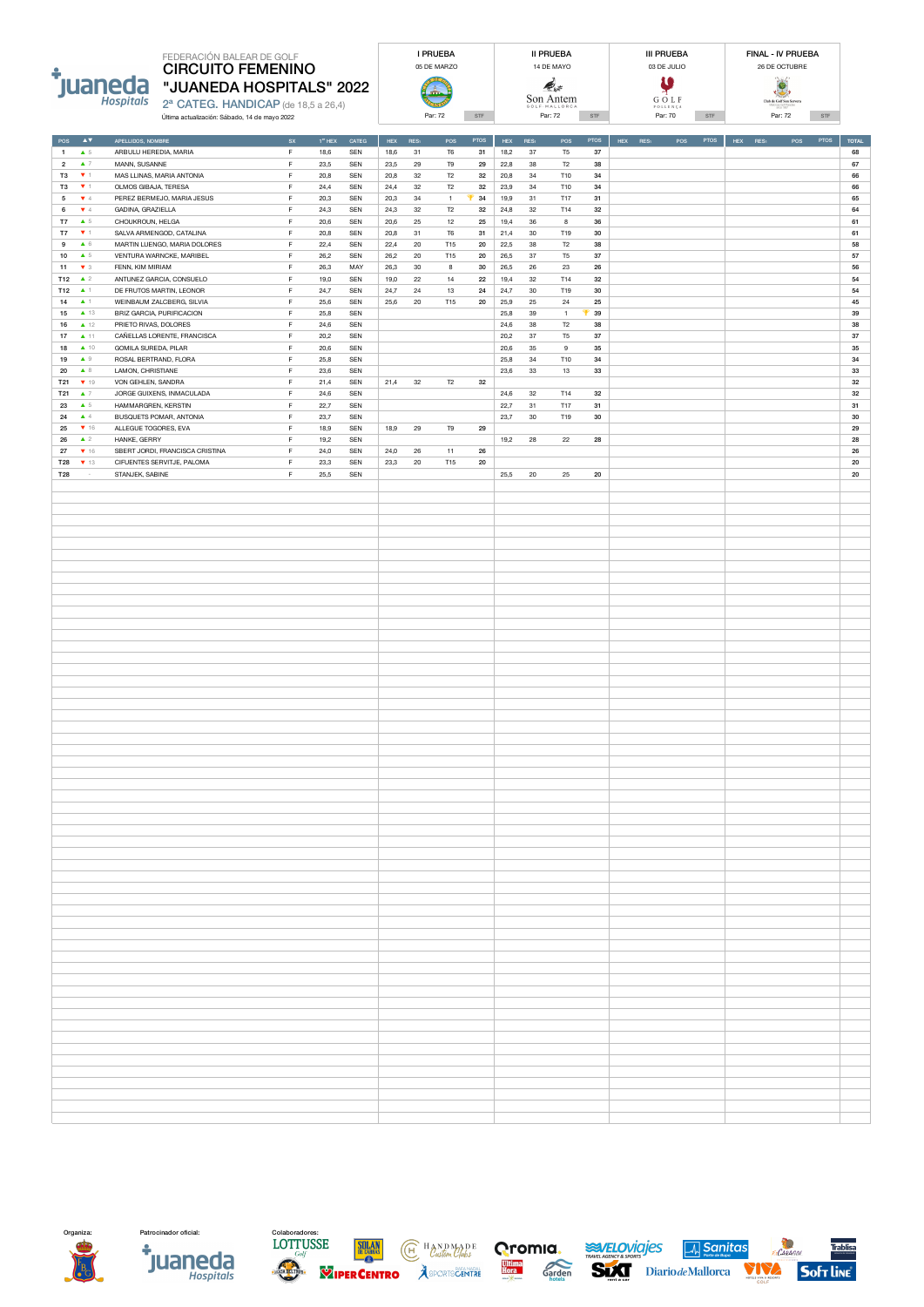

### CIRCUITO FEMENINO "JUANEDA HOSPITALS" 2022 2ª CATEG. HANDICAP (de 26,5 a 36,0) FEDERACIÓN BALEAR DE GOLF **International de la primal** international international international international in<br>International international international international international international international internatio

Última actualización: Sábado, 14 de mayo 2022 Par: 72 STF Par: 72 STF Par: 70 STF Par: 72 STF









 $E_{\text{CARAGOL}}$ 

**Trablisa** 

**Soft Line** 

 $\Box$  Sanitas

| $\Delta \nabla$<br>POS                   | APELLIDOS, NOMBRE                       | sx          | $1^{\rm cr}$ HEX | CATEG | <b>HEX</b> | RES <sub>1</sub> | POS           | <b>PTOS</b>  | $HEX$ RES <sub>1</sub> |               | POS            | <b>PTOS</b> | $HEX = RES1$<br>POS PTOS | $HEX = RES1$<br>POS PTOS | <b>TOTAL</b> |
|------------------------------------------|-----------------------------------------|-------------|------------------|-------|------------|------------------|---------------|--------------|------------------------|---------------|----------------|-------------|--------------------------|--------------------------|--------------|
|                                          |                                         |             |                  |       |            |                  |               |              |                        |               |                |             |                          |                          |              |
| $\blacktriangle$ 1<br>$\mathbf{1}$       | AGOTE DIEZ, ELENA                       | F           | 27,1             | SEN   | 27,1       | $36\,$           | $\mathsf{T}2$ | $36\,$       | 26,5                   | $40\,$        | $\mathsf{T}2$  | 40          |                          |                          | 76           |
| $\triangle$ 3<br>$\overline{2}$          | CARRERAS BRUGADA, CRISTINA              | $\mathsf F$ | 36,0             | SEN   | 36,0       | $33\,$           | $\mathbf 5$   | $33\,$       | 36,0                   | $38\,$        | $\mathbf 5$    | $38\,$      |                          |                          | $71$         |
| $\triangle$ 3<br>$\mathbf{3}$            | IBOLEON VELASCO, VERONICA               | $\mathsf F$ | 29,5             | MAY   | 29,5       | $30\,$           | $\,6\,$       | $30\,$       | 29,5                   | 40            | T2             | 40          |                          |                          | 70           |
| T <sub>4</sub><br>$\blacktriangledown$ 3 | BERG, DANIELA                           | F           | 28,1             | MAY   | 28,1       | $40\,$           | $\mathbf{1}$  | $\bullet$ 40 | 27,9                   | 26            | T19            | ${\bf 26}$  |                          |                          | 66           |
| T4<br>$\triangle$ 3                      | ROTGER FULLANA, CATALINA                | F           | 36,0             | SEN   | 36,0       | 29               | T7            | 29           | 36,0                   | 37            | 6              | 37          |                          |                          | 66           |
| 6<br>72                                  | MORALEJO RODRIGUEZ, LAURA               | F           | 26,5             | SEN   | 26,5       | 34               | $\sqrt{4}$    | 34           | 26,5                   | 31            | T13            | 31          |                          |                          | 65           |
| $\overline{7}$<br>$\blacktriangle$ 3     | WIEDECK, SIGRID MARGARETE               | $\mathsf F$ | 34,4             | SEN   | 34,4       | 28               | T10           | 28           | 34,4                   | 32            | T10            | 32          |                          |                          | 60           |
| 8<br>$\blacktriangle$ 4                  | LASIC DURAN, ANA                        | $\mathsf F$ | 26,5             | SEN   | 26,5       | 26               | T12           | 26           | 26,5                   | 33            | T8             | 33          |                          |                          | 59           |
| 9<br>$\triangle$ 3                       | MIRA SOLA, CARMEN                       | $\mathsf F$ | 30,3             | SEN   | 30,3       | ${\bf 26}$       | T12           | ${\bf 26}$   | 30,3                   | $32\,$        | T10            | $32\,$      |                          |                          | 58           |
| $10$<br>$\blacktriangle$ 8               | RAMON VAQUER, Mª ANGELES                | $\mathsf F$ | 33,9             | SEN   | 33,9       | $15\,$           | 18            | $15\,$       | 33,9                   | 31            | T13            | 31          |                          |                          | 46           |
| $\triangle$ 20<br>11                     | LLUQUET ROMERO, MARIA ANGELES           | $\mathsf F$ | 36,0             | SEN   |            |                  |               |              | 36,0                   | $42\,$        | $\mathbf{1}$   | 42          |                          |                          | 42           |
| $\blacktriangle$ 19<br>12                | MORALEJO ALMENDRO, Mª DEL CARMEN        | $\mathsf F$ | 36,0             | SEN   |            |                  |               |              | 36,0                   | $40\,$        | $\mathsf{T}2$  | 40          |                          |                          | 40           |
| T13<br>$\blacktriangle$ 4                | MOIX FABRA, ROSA                        | $\mathsf F$ | 36,0             | SEN   | 36,0       | 16               | $17\,$        | $16\,$       | 36,0                   | $20\,$        | $\bf 23$       | $20\,$      |                          |                          | 36           |
|                                          |                                         |             |                  |       |            |                  |               |              |                        |               |                |             |                          |                          |              |
| 711<br>T13                               | RUIZ DIAS, MARINA                       | $\mathsf F$ | 27,5             | MAY   | 27,5       | $36\,$           | $\mathsf{T}2$ | $36\,$       |                        |               |                |             |                          |                          | 36           |
| $\triangle$ 16<br>15                     | AMEZAGA MENENDEZ, ROCIO                 | $\mathsf F$ | 29,1             | MAY   |            |                  |               |              | 29,1                   | 35            | $\overline{7}$ | 35          |                          |                          | 35           |
| $\blacktriangle$ 15<br>16                | LERDO DE TEJADA MARTINEZ-COSTA, BEATRIZ | F           | 33,7             | SEN   |            |                  |               |              | 33,7                   | $33\,$        | T8             | 33          |                          |                          | 33           |
| 17<br>$\blacktriangle$ 14                | CERDO FRIAS, ALMUDENA                   | F           | 29,2             | SEN   |            |                  |               |              | 29,2                   | $32\,$        | T10            | $32\,$      |                          |                          | 32           |
| $\blacktriangle$ 13<br>18                | HORTIAN DOSCH, BIRGIT                   | $\mathsf F$ | 27,8             | SEN   |            |                  |               |              | 27,8                   | 31            | T13            | 31          |                          |                          | 31           |
| T19<br>712                               | GARCIA-RUIZ PUIGSERVER, ELENA           | $\mathsf F$ | 27,6             | MAY   | 27,6       | 29               | T7            | 29           |                        |               |                |             |                          |                          | 29           |
|                                          |                                         |             |                  |       |            |                  |               |              |                        |               |                |             |                          |                          |              |
| $\blacktriangle$ 12<br>T19               | PEARCE, LYNN                            | F           | 27,7             | SEN   |            |                  |               |              | 27,7                   | 29            | 16             | 29          |                          |                          | 29           |
| T19<br>712                               | BERNAL DE VON MENSENKAMPFF, GRACIELA    | F           | 29,2             | SEN   | 29,2       | 29               | T7            | 29           |                        |               |                |             |                          |                          | 29           |
| 712<br>22                                | MUGICA AGOTE, MARTA                     | $\mathsf F$ | 31,2             | MAY   | 31,2       | 28               | T10           | 28           |                        |               |                |             |                          |                          | 28           |
| T23<br>$\blacktriangle$ 8                | WIESMEIER, REBECCA                      | $\mathsf F$ | 29,4             | MAY   |            |                  |               |              | 29,4                   | 27            | T17            | 27          |                          |                          | 27           |
| T23<br>$\blacktriangle$ 8                | POMAR MIRO, MARIA JOSE                  | $\mathsf F$ | 35,5             | SEN   |            |                  |               |              | 35,5                   | 27            | T17            | 27          |                          |                          | 27           |
| 25<br>$\triangle$ 6                      | LEON MILLAN, CARMEN                     | $\mathsf F$ | 26,5             | SEN   |            |                  |               |              | 26,5                   | ${\bf 26}$    | T19            | ${\bf 26}$  |                          |                          | 26           |
| T26<br>$\triangle$ 5                     | ELVIRA VILLALONGA, MARIA CRISTINA       | $\mathsf F$ | 27,1             | SEN   |            |                  |               |              | 27,1                   | $25\,$        | 21             | 25          |                          |                          | 25           |
| 712<br>T26                               | BOCOS GARCIA, ROSARIO                   | $\mathsf F$ | 28,0             | SEN   | 28,0       | 25               |               | ${\bf 25}$   |                        |               |                |             |                          |                          | 25           |
|                                          |                                         |             |                  |       |            |                  | 14            |              |                        |               |                |             |                          |                          |              |
| $\blacktriangle$ 3<br>28                 | SANCHEZ BALSALOBRE, SILVIA ESTEFANIA    | $\mathsf F$ | 34,9             | MAY   |            |                  |               |              | 34,9                   | $\mathbf{24}$ | $22\,$         | ${\bf 24}$  |                          |                          | 24           |
| 74<br>29                                 | ROSER SABATER, MARIA ANTONIA            | $\mathsf F$ | 36,0             | SEN   | 36,0       | 21               | 15            | 21           |                        |               |                |             |                          |                          | $21\,$       |
| 74<br>$30\,$                             | SCHMITZ, VERA                           | F           | 29,8             | SEN   | 29,8       | $18\,$           | 16            | 18           |                        |               |                |             |                          |                          | 18           |
| 31<br>$\sim$                             | ATZERT, HARRIET                         | $\mathsf F$ | 26,5             | SEN   |            |                  |               |              | 26,5                   | 16            | ${\bf 24}$     | 16          |                          |                          | ${\bf 16}$   |
|                                          |                                         |             |                  |       |            |                  |               |              |                        |               |                |             |                          |                          |              |
|                                          |                                         |             |                  |       |            |                  |               |              |                        |               |                |             |                          |                          |              |
|                                          |                                         |             |                  |       |            |                  |               |              |                        |               |                |             |                          |                          |              |
|                                          |                                         |             |                  |       |            |                  |               |              |                        |               |                |             |                          |                          |              |
|                                          |                                         |             |                  |       |            |                  |               |              |                        |               |                |             |                          |                          |              |
|                                          |                                         |             |                  |       |            |                  |               |              |                        |               |                |             |                          |                          |              |
|                                          |                                         |             |                  |       |            |                  |               |              |                        |               |                |             |                          |                          |              |
|                                          |                                         |             |                  |       |            |                  |               |              |                        |               |                |             |                          |                          |              |
|                                          |                                         |             |                  |       |            |                  |               |              |                        |               |                |             |                          |                          |              |
|                                          |                                         |             |                  |       |            |                  |               |              |                        |               |                |             |                          |                          |              |
|                                          |                                         |             |                  |       |            |                  |               |              |                        |               |                |             |                          |                          |              |
|                                          |                                         |             |                  |       |            |                  |               |              |                        |               |                |             |                          |                          |              |
|                                          |                                         |             |                  |       |            |                  |               |              |                        |               |                |             |                          |                          |              |
|                                          |                                         |             |                  |       |            |                  |               |              |                        |               |                |             |                          |                          |              |
|                                          |                                         |             |                  |       |            |                  |               |              |                        |               |                |             |                          |                          |              |
|                                          |                                         |             |                  |       |            |                  |               |              |                        |               |                |             |                          |                          |              |
|                                          |                                         |             |                  |       |            |                  |               |              |                        |               |                |             |                          |                          |              |
|                                          |                                         |             |                  |       |            |                  |               |              |                        |               |                |             |                          |                          |              |
|                                          |                                         |             |                  |       |            |                  |               |              |                        |               |                |             |                          |                          |              |
|                                          |                                         |             |                  |       |            |                  |               |              |                        |               |                |             |                          |                          |              |
|                                          |                                         |             |                  |       |            |                  |               |              |                        |               |                |             |                          |                          |              |
|                                          |                                         |             |                  |       |            |                  |               |              |                        |               |                |             |                          |                          |              |
|                                          |                                         |             |                  |       |            |                  |               |              |                        |               |                |             |                          |                          |              |
|                                          |                                         |             |                  |       |            |                  |               |              |                        |               |                |             |                          |                          |              |
|                                          |                                         |             |                  |       |            |                  |               |              |                        |               |                |             |                          |                          |              |
|                                          |                                         |             |                  |       |            |                  |               |              |                        |               |                |             |                          |                          |              |
|                                          |                                         |             |                  |       |            |                  |               |              |                        |               |                |             |                          |                          |              |
|                                          |                                         |             |                  |       |            |                  |               |              |                        |               |                |             |                          |                          |              |
|                                          |                                         |             |                  |       |            |                  |               |              |                        |               |                |             |                          |                          |              |
|                                          |                                         |             |                  |       |            |                  |               |              |                        |               |                |             |                          |                          |              |
|                                          |                                         |             |                  |       |            |                  |               |              |                        |               |                |             |                          |                          |              |
|                                          |                                         |             |                  |       |            |                  |               |              |                        |               |                |             |                          |                          |              |
|                                          |                                         |             |                  |       |            |                  |               |              |                        |               |                |             |                          |                          |              |
|                                          |                                         |             |                  |       |            |                  |               |              |                        |               |                |             |                          |                          |              |
|                                          |                                         |             |                  |       |            |                  |               |              |                        |               |                |             |                          |                          |              |
|                                          |                                         |             |                  |       |            |                  |               |              |                        |               |                |             |                          |                          |              |
|                                          |                                         |             |                  |       |            |                  |               |              |                        |               |                |             |                          |                          |              |
|                                          |                                         |             |                  |       |            |                  |               |              |                        |               |                |             |                          |                          |              |
|                                          |                                         |             |                  |       |            |                  |               |              |                        |               |                |             |                          |                          |              |
|                                          |                                         |             |                  |       |            |                  |               |              |                        |               |                |             |                          |                          |              |
|                                          |                                         |             |                  |       |            |                  |               |              |                        |               |                |             |                          |                          |              |
|                                          |                                         |             |                  |       |            |                  |               |              |                        |               |                |             |                          |                          |              |
|                                          |                                         |             |                  |       |            |                  |               |              |                        |               |                |             |                          |                          |              |
|                                          |                                         |             |                  |       |            |                  |               |              |                        |               |                |             |                          |                          |              |
|                                          |                                         |             |                  |       |            |                  |               |              |                        |               |                |             |                          |                          |              |
|                                          |                                         |             |                  |       |            |                  |               |              |                        |               |                |             |                          |                          |              |
|                                          |                                         |             |                  |       |            |                  |               |              |                        |               |                |             |                          |                          |              |
|                                          |                                         |             |                  |       |            |                  |               |              |                        |               |                |             |                          |                          |              |
|                                          |                                         |             |                  |       |            |                  |               |              |                        |               |                |             |                          |                          |              |
|                                          |                                         |             |                  |       |            |                  |               |              |                        |               |                |             |                          |                          |              |
|                                          |                                         |             |                  |       |            |                  |               |              |                        |               |                |             |                          |                          |              |
|                                          |                                         |             |                  |       |            |                  |               |              |                        |               |                |             |                          |                          |              |
|                                          |                                         |             |                  |       |            |                  |               |              |                        |               |                |             |                          |                          |              |
|                                          |                                         |             |                  |       |            |                  |               |              |                        |               |                |             |                          |                          |              |
|                                          |                                         |             |                  |       |            |                  |               |              |                        |               |                |             |                          |                          |              |
|                                          |                                         |             |                  |       |            |                  |               |              |                        |               |                |             |                          |                          |              |
|                                          |                                         |             |                  |       |            |                  |               |              |                        |               |                |             |                          |                          |              |
|                                          |                                         |             |                  |       |            |                  |               |              |                        |               |                |             |                          |                          |              |
|                                          |                                         |             |                  |       |            |                  |               |              |                        |               |                |             |                          |                          |              |
|                                          |                                         |             |                  |       |            |                  |               |              |                        |               |                |             |                          |                          |              |
|                                          |                                         |             |                  |       |            |                  |               |              |                        |               |                |             |                          |                          |              |
|                                          |                                         |             |                  |       |            |                  |               |              |                        |               |                |             |                          |                          |              |